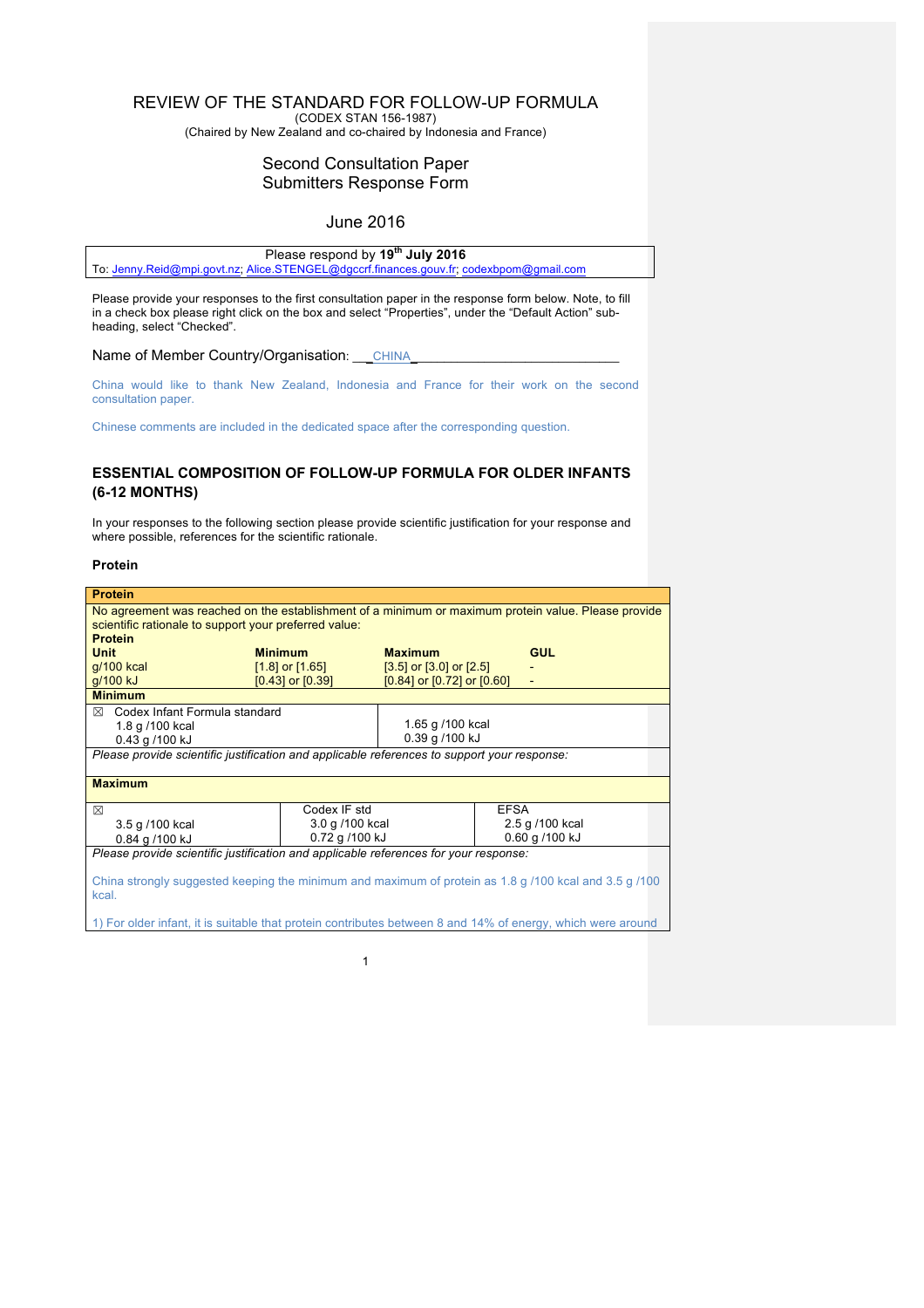| 1.8 g /100 kcal to 3.5 g /100 kcal.                                                                                                                                                                                  |                                                                                             |                      |                                                |  |
|----------------------------------------------------------------------------------------------------------------------------------------------------------------------------------------------------------------------|---------------------------------------------------------------------------------------------|----------------------|------------------------------------------------|--|
| 2) In china, the protein content in complementary food is low. And FUF still plays key role in protein intake.                                                                                                       |                                                                                             |                      |                                                |  |
| 3) 3.5 g/100 kcal enables to have overlap between current Codex Standard minimum (3 g/100 kcal) and                                                                                                                  |                                                                                             |                      |                                                |  |
| revised maximum (3.5 g/100 kcal). Consider the current FUF production, the big change that former                                                                                                                    |                                                                                             |                      |                                                |  |
| minimum value changes to maximum value may exert a negative influence on market.                                                                                                                                     |                                                                                             |                      |                                                |  |
|                                                                                                                                                                                                                      |                                                                                             |                      |                                                |  |
| In summary, the minimum requirements proposed of 1.8 g protein/100kcal, maximum protein limit                                                                                                                        |                                                                                             |                      |                                                |  |
| proposed of 3.5g protein/100kcal are suitable for older infant.                                                                                                                                                      |                                                                                             |                      |                                                |  |
| <b>Footnote 6</b>                                                                                                                                                                                                    |                                                                                             |                      |                                                |  |
| The majority of the eWG supported retaining elements of footnote 6.                                                                                                                                                  |                                                                                             |                      |                                                |  |
| [ <sup>o</sup> /Follow-up formula based on <del>non-hydrolysed</del> intact milk protein containing [ <del>less than 2</del> 1.65 to 1.8 g                                                                           |                                                                                             |                      |                                                |  |
| protein/100 kcal] and follow-up [formula based on hydrolysed protein [containing less than 2.25 g                                                                                                                    |                                                                                             |                      |                                                |  |
| protein/100 kcal] should be clinically evaluated                                                                                                                                                                     |                                                                                             |                      |                                                |  |
| Regarding formulas based on hydrolysed protein, please state whether you think that all, or only those                                                                                                               |                                                                                             |                      |                                                |  |
| containing less than [2.25 g/100 kcal] should be clinically evaluated.                                                                                                                                               |                                                                                             |                      |                                                |  |
| All formulas based on hydrolysed protein should                                                                                                                                                                      |                                                                                             |                      | Formulas based on hydrolysed protein           |  |
| be clinically evaluated                                                                                                                                                                                              |                                                                                             |                      |                                                |  |
|                                                                                                                                                                                                                      |                                                                                             |                      | containing less than 2.25 g/100 kcal should be |  |
|                                                                                                                                                                                                                      |                                                                                             | clinically evaluated |                                                |  |
| Please provide justification for your response.                                                                                                                                                                      |                                                                                             |                      |                                                |  |
| Regarding formulas based on intact/non-hydrolysed protein please note that your responses to these                                                                                                                   |                                                                                             |                      |                                                |  |
| questions do not imply that you support a minimum of 1.8 g/100 kcal or 1.65 g/100 kcal. They will be used                                                                                                            |                                                                                             |                      |                                                |  |
|                                                                                                                                                                                                                      |                                                                                             |                      |                                                |  |
| to refine the wording in square brackets if the eWG cannot come to agreement on a minimum value.                                                                                                                     |                                                                                             |                      |                                                |  |
|                                                                                                                                                                                                                      |                                                                                             |                      |                                                |  |
| Please state whether you support the proposal to amend the reference these types of formulas to intact                                                                                                               |                                                                                             |                      |                                                |  |
| milk protein.                                                                                                                                                                                                        |                                                                                             |                      |                                                |  |
| intact milk protein                                                                                                                                                                                                  | non-hydrolysed milk protein                                                                 |                      |                                                |  |
|                                                                                                                                                                                                                      | Please provide justification for your response.                                             |                      |                                                |  |
|                                                                                                                                                                                                                      |                                                                                             |                      |                                                |  |
| Regardless of the minimum protein level agreed to in Section 3.1, do you think that clinical evaluation                                                                                                              |                                                                                             |                      |                                                |  |
| would be required for any formulas based on intact/non-hydrolysed milk protein?                                                                                                                                      |                                                                                             |                      |                                                |  |
| Yes, all formulas containing                                                                                                                                                                                         |                                                                                             |                      |                                                |  |
| 1.65-1.8 g/100 kcal require                                                                                                                                                                                          | Yes, all formulas containing<br>no requirements for clinical<br>1.65-2.0 g/100 kcal require |                      | evaluation of non-hydrolysed                   |  |
| clinically evaluation                                                                                                                                                                                                | clinically evaluation                                                                       |                      | formulas would be required at                  |  |
|                                                                                                                                                                                                                      |                                                                                             |                      |                                                |  |
|                                                                                                                                                                                                                      |                                                                                             |                      | 1.65-1.8 g/100 kcal                            |  |
| Please provide justification for your response.                                                                                                                                                                      |                                                                                             |                      |                                                |  |
| If the eWG and Committee supported adoption of a minimum of 1.65 g/100 kcal for formula based on                                                                                                                     |                                                                                             |                      |                                                |  |
|                                                                                                                                                                                                                      |                                                                                             |                      |                                                |  |
| intact/non-hydrolysed milk protein, do you support the recommendation that the minimum protein level<br>which requires clinical evaluation is placed in the footnote, rather than in the table? See Error! Reference |                                                                                             |                      |                                                |  |
|                                                                                                                                                                                                                      |                                                                                             |                      |                                                |  |
| source not found. above                                                                                                                                                                                              |                                                                                             |                      |                                                |  |
| Yes                                                                                                                                                                                                                  |                                                                                             | No                   |                                                |  |
|                                                                                                                                                                                                                      |                                                                                             |                      |                                                |  |
|                                                                                                                                                                                                                      |                                                                                             |                      |                                                |  |
|                                                                                                                                                                                                                      |                                                                                             |                      |                                                |  |
|                                                                                                                                                                                                                      |                                                                                             |                      |                                                |  |

# **Vitamin K**

| <b>Vitamin K</b>                                                                                                                                                  |                |                |     |
|-------------------------------------------------------------------------------------------------------------------------------------------------------------------|----------------|----------------|-----|
| The Chairs propose that the following drafting of vitamin K requirements for follow-up formula for older<br>infants is recommended for adoption by the Committee: |                |                |     |
| <b>Vitamin K</b>                                                                                                                                                  |                |                |     |
| <b>Unit</b>                                                                                                                                                       | <b>Minimum</b> | <b>Maximum</b> | GUL |
| mg/100 kcal                                                                                                                                                       | 4              |                | 27  |
| mg/100 kJ                                                                                                                                                         |                |                | 6.5 |
|                                                                                                                                                                   |                |                |     |
| Please comment on this proposal and provide your justification:                                                                                                   |                |                |     |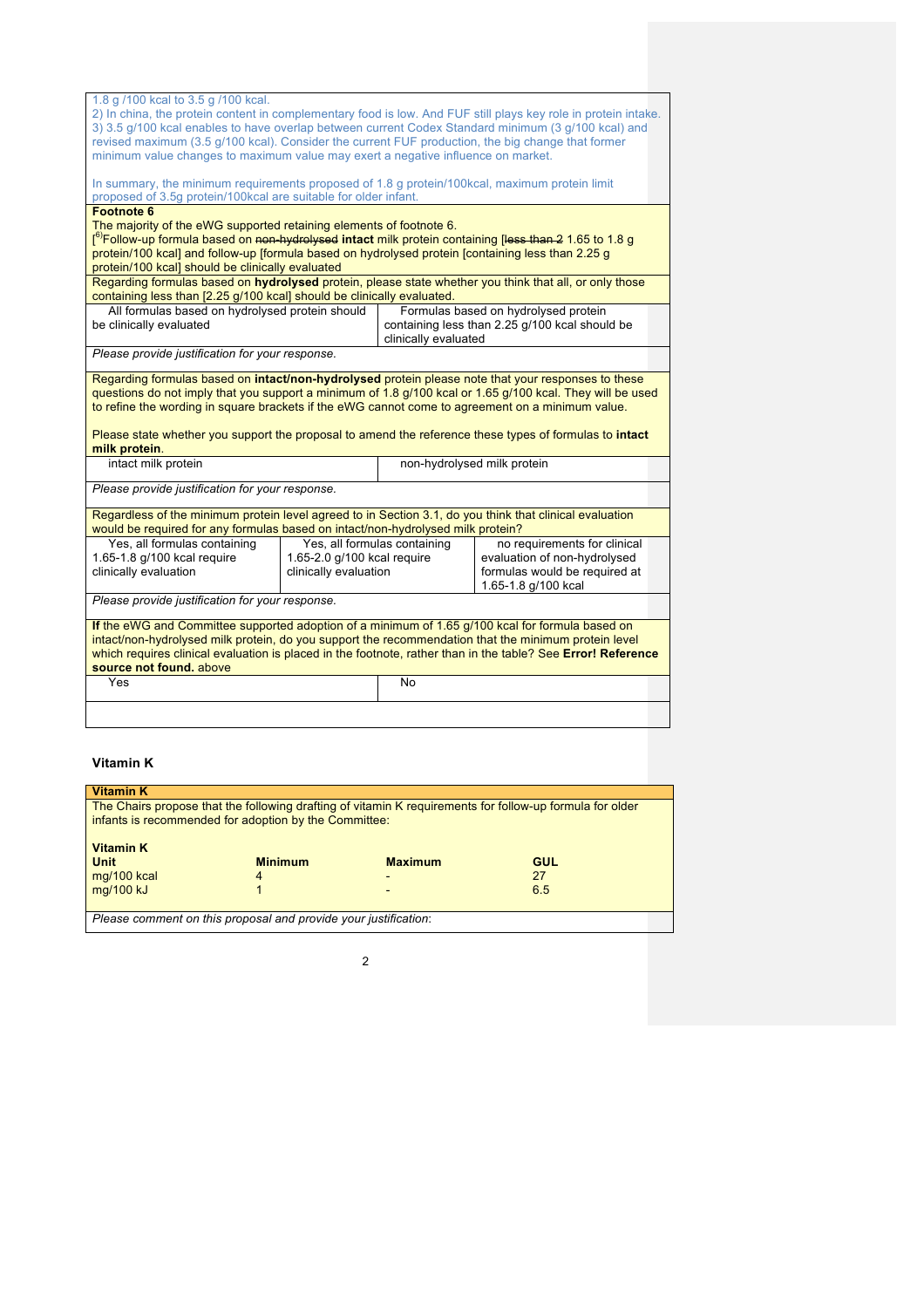| and the contract of the contract of |
|-------------------------------------|
|                                     |
|                                     |
| -<br>__                             |
|                                     |

### **Vitamin C**

| <b>Vitamin C</b>                                                                                                 |                                                                                                       |                                     |            |
|------------------------------------------------------------------------------------------------------------------|-------------------------------------------------------------------------------------------------------|-------------------------------------|------------|
| No eWG consensus was reached on the establishment of a minimum vitamin C value. Based on the eWG                 |                                                                                                       |                                     |            |
| responses, please provide rationale to support your preferred value in square brackets:                          |                                                                                                       |                                     |            |
| Vitamin C <sup>15)</sup>                                                                                         |                                                                                                       |                                     |            |
| <b>Unit</b>                                                                                                      | <b>Minimum</b>                                                                                        | <b>Maximum</b>                      | <b>GUL</b> |
| mg/100 kcal                                                                                                      | [10]<br>[4]                                                                                           |                                     | $70^{16}$  |
| mg/100 kJ                                                                                                        | $[2.5]$ $[0.96]$                                                                                      |                                     | $17^{16}$  |
| <sup>15)</sup> expressed as ascorbic acid                                                                        |                                                                                                       |                                     |            |
| <sup>16)</sup> This GUL has been set to account for possible high losses over shelf-life in liquid formulas; for |                                                                                                       |                                     |            |
| powdered products lower upper levels should be aimed for.                                                        |                                                                                                       |                                     |            |
| Minimum levels                                                                                                   |                                                                                                       |                                     |            |
| $\boxtimes$ Codex IF Standard                                                                                    |                                                                                                       | $\sqcap$ EFSA                       |            |
| 10 mg/100 kcal                                                                                                   |                                                                                                       | 4 mg/100 kcal                       |            |
| 2.5 mg/100 kJ                                                                                                    |                                                                                                       | 0.96 kJ/100 kcal                    |            |
|                                                                                                                  | Taking a precautionary approach and aligned with<br>Based on vitamin C requirement levels established |                                     |            |
| the Codex Infant Formula Standard<br>by EFSA, taking into account that complementary                             |                                                                                                       |                                     |            |
|                                                                                                                  |                                                                                                       | foods are consumed from six months. |            |
| Please provide your preferred response:                                                                          |                                                                                                       |                                     |            |
| Based on vitamin C requirement, AI = 40mg/d in China, assuming an average intake of 500 kcal/d,                  |                                                                                                       |                                     |            |
| meanwhile taking into account the iron absorption and shelf life stability, the minimum value 10 mg/100          |                                                                                                       |                                     |            |
| kcal is suggested.                                                                                               |                                                                                                       |                                     |            |

### **Zinc**

| <b>Zinc</b>                                                                                                                                                                                                                                                                              |                                                                                                                                                                                                             |                |            |  |
|------------------------------------------------------------------------------------------------------------------------------------------------------------------------------------------------------------------------------------------------------------------------------------------|-------------------------------------------------------------------------------------------------------------------------------------------------------------------------------------------------------------|----------------|------------|--|
| <b>Zinc</b>                                                                                                                                                                                                                                                                              | Based on the views of the eWG and evidence provided, the Chairs propose the following drafting of zinc<br>requirements for follow-up formula for older infants is recommended for adoption by the Committee |                |            |  |
| <b>Unit</b>                                                                                                                                                                                                                                                                              | <b>Minimum</b>                                                                                                                                                                                              | <b>Maximum</b> | <b>GUL</b> |  |
| mg/100 kcal                                                                                                                                                                                                                                                                              | 0.5                                                                                                                                                                                                         |                | 1.5        |  |
| mg/100 kJ                                                                                                                                                                                                                                                                                | 0,12                                                                                                                                                                                                        |                | 0.36       |  |
| <sup>20)</sup> For Follow-up formula based on soy protein isolate a minimum value of 0.75 mg/100 kcal (0.18 mg/100                                                                                                                                                                       |                                                                                                                                                                                                             |                |            |  |
| $kJ$ ).                                                                                                                                                                                                                                                                                  |                                                                                                                                                                                                             |                |            |  |
| Please comment on this proposal and provide your justification:                                                                                                                                                                                                                          |                                                                                                                                                                                                             |                |            |  |
| Zinc deficiency is still an important cause of morbidity and stunting and is widely prevalent in this age<br>group, and in china Zinc intake form complementary food is limited, meanwhile taking into account the<br>technological feasibility. China would like to agree this propose. |                                                                                                                                                                                                             |                |            |  |

### **Optional Ingredients: DHA**

| Docosahexaenoic acid (DHA)          |                                                       |                |                                                                                                                        |  |
|-------------------------------------|-------------------------------------------------------|----------------|------------------------------------------------------------------------------------------------------------------------|--|
|                                     |                                                       |                | No consensus was reached on the need for a minimum level, as a compromise could you accept that a                      |  |
|                                     |                                                       |                | statement is included in the footnote stating that national authorities can establish minimum requirements             |  |
|                                     | for the optional addition of DHA at their discretion. |                |                                                                                                                        |  |
| Docosahexaenoic acid <sup>21)</sup> |                                                       |                |                                                                                                                        |  |
| <b>Unit</b>                         | <b>Minimum</b>                                        | <b>Maximum</b> | GUL                                                                                                                    |  |
| % fatty acids                       | $[-]$ or $[0.3]$                                      |                | 0.5                                                                                                                    |  |
|                                     |                                                       |                | <sup>21</sup> ) If docosahexaenoic acid (22:6 n-3) is added to follow-up formula, arachidonic acid (20:4 n-6) contents |  |
|                                     |                                                       |                | should reach at least the same concentration as DHA. The content of eicosapentaenoic acid (20:5 n-3).                  |  |
|                                     |                                                       |                | which can occur in sources of LC-PUFA, should not exceed the content of docosahexaenoic acid.                          |  |
|                                     |                                                       |                | Competent national and/or regional authorities may deviate from the above conditions, as appropriate for               |  |
| the nutritional needs.              |                                                       |                |                                                                                                                        |  |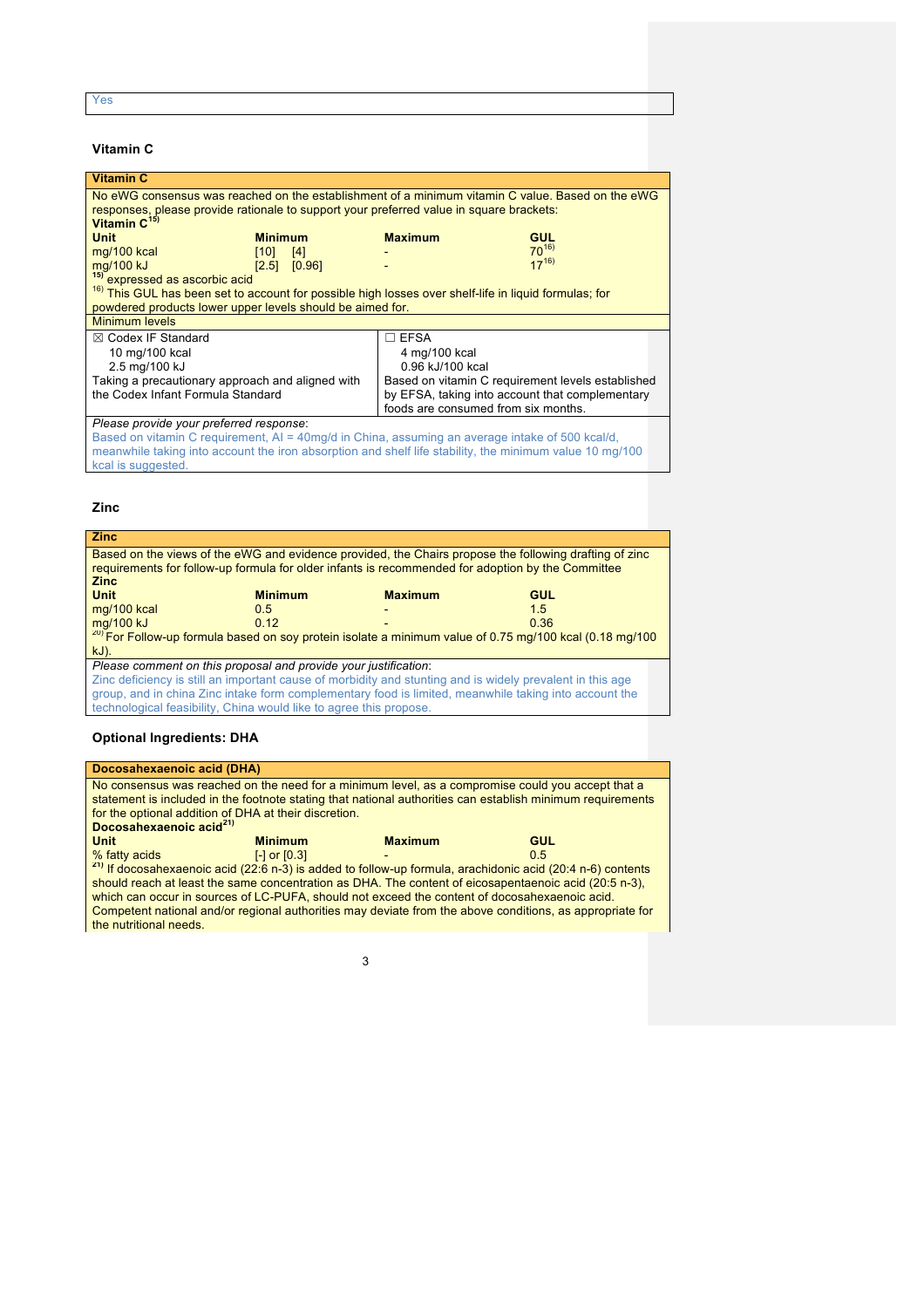| $\boxtimes$ Yes | No |
|-----------------|----|
|-----------------|----|

### **Optional Ingredients: L(+) lactic acid producing cultures**

| Optional addition L(+) lactic acid producing cultures                                                                                                                                                                                                                                                                                     |                                                                                                                |                                                                    |  |
|-------------------------------------------------------------------------------------------------------------------------------------------------------------------------------------------------------------------------------------------------------------------------------------------------------------------------------------------|----------------------------------------------------------------------------------------------------------------|--------------------------------------------------------------------|--|
| $[3.3.2.4$ Only $L(+)$ lactic acid producing cultures may be used]                                                                                                                                                                                                                                                                        |                                                                                                                |                                                                    |  |
| Several eWG members noted there are two purposes for the addition of L(+) lactic acid producing cultures<br>referring to both the acidification of formula and supplementation with probiotics.<br>Please indicate if you consider that the sub-Section 3.3.2.4 (Optional ingredients) should refer to one, or<br>both types of addition. |                                                                                                                |                                                                    |  |
| $\boxtimes$ Two purposes: acidification of<br>formula and supplementation<br>with probiotics                                                                                                                                                                                                                                              | $\Box$ For the purpose of acidification<br>of formula only. Contains<br>minimal amounts of viable<br>bacteria. | $\Box$ For the purpose of<br>supplementing with probiotics<br>only |  |
| Please provide justification for your preferred response:                                                                                                                                                                                                                                                                                 |                                                                                                                |                                                                    |  |
| If you consider that standard should allow for both types of addition, please indicate if you think that this<br>should be captured within 3.3.2.4, or as two separate clauses within the Optional Ingredients Section<br>(Section 3.3.2).                                                                                                |                                                                                                                |                                                                    |  |
|                                                                                                                                                                                                                                                                                                                                           |                                                                                                                |                                                                    |  |
| Based on your response above, and considering that principles for optional addition of ingredients (3.3.2.1<br>and 3.3.2.2) apply, do you consider that any of the following additional concepts need to be included in<br>any proposed amended wording, please tick all that apply.                                                      |                                                                                                                |                                                                    |  |
| $\boxtimes$ The safety and suitability of the addition of strains shall be demonstrated by generally accepted<br>scientific evidence                                                                                                                                                                                                      |                                                                                                                |                                                                    |  |
| $\boxtimes$ Follow-up formula prepared ready for consumption must contain significant amounts of the viable<br>bacteria                                                                                                                                                                                                                   |                                                                                                                |                                                                    |  |
| $\boxtimes$ For the purpose of producing acidified formulas                                                                                                                                                                                                                                                                               |                                                                                                                |                                                                    |  |
| $\boxtimes$ Non-pathogenic lactic acid cultures may be used                                                                                                                                                                                                                                                                               |                                                                                                                |                                                                    |  |
| <b>OR</b>                                                                                                                                                                                                                                                                                                                                 |                                                                                                                |                                                                    |  |
|                                                                                                                                                                                                                                                                                                                                           | $\Box$ No additional wording is required. Alignment with the Codex Infant Formula Standard                     |                                                                    |  |
| Please provide justification for your response and any proposed draft text:                                                                                                                                                                                                                                                               |                                                                                                                |                                                                    |  |

# **ESSENTIAL COMPOSITION OF FOLLOW-UP FORMULA FOR OLDER YOUNG CHILDREN (12-36 MONTHS)**

### **Proposed approach**

### **Mandatory (core) composition**

Do you support the approach taken for determining the mandatory (core) composition, as well as identifying those nutrients requiring specific compositional parameters, that is :

- Evidence to support nutritional issues for young children of global concern;
- Contribution to the overall nutritional quality/integrity of the product;
- The contribution of key nutrients from cows milk for equivalence; and
- The strength of committee support for including in the core composition.

#### *Answer:* **Yes**

Should there be a minimum number of principles that each nutrient must meet in order for it to be considered part of the mandatory (core) composition, or requiring specific compositional parameters in follow-up formula for young children? Please state what this should be. *Answer:*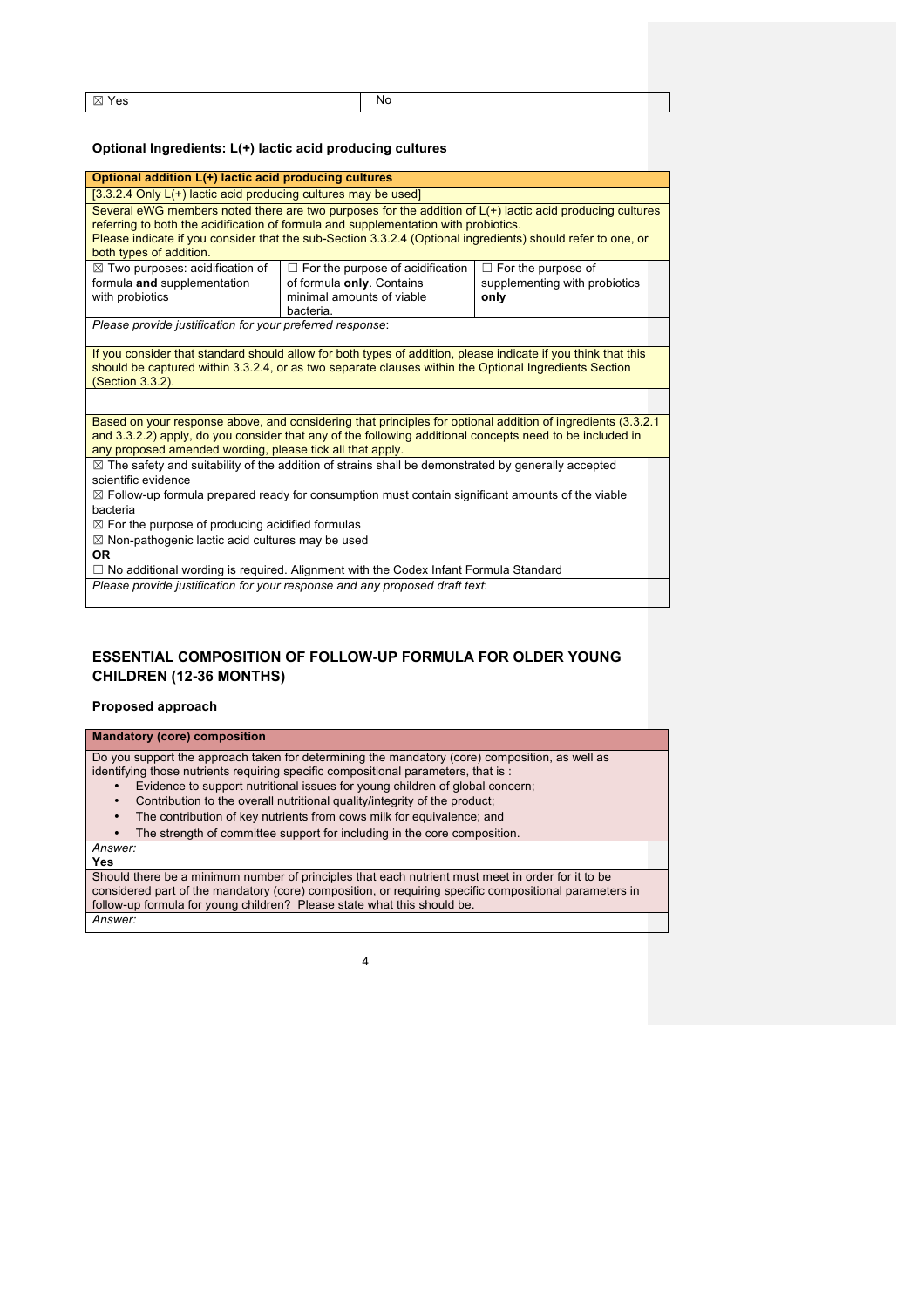**Yes**

#### **Voluntary Nutrient Additions** *Further to the mandatory (core) composition, other essential nutrients may be added to follow-up formula*  for young children, either as a mandated addition to the (core) composition required by national *authorities, or as a voluntary addition by manufacturers. These nutrients can be chosen from the essential composition of follow-up formula for older infants. The nutrient levels must be:* • *as per the min, max, GULs stipulated for follow-up formula for older infants; or* • *based on the min, max, GULs stipulated for follow-up formula for older infants, and amended if the nutritional needs of the local population and scientific justification warrants deviating from the level stipulated for older infants, or* in conformity with the legislation of the country in which the product is sold. *Note: all footnotes relevant to these listed essential nutrients, also apply when added to follow-up formula for young children* **QUESTION:** Please comment on the proposed approach presented above for the voluntary addition of other essential nutrients. If you do not support this approach, please present an alternative approach with justification. **Answer:** *Please provide justification for your answer:* Agree. **QUESTION:** Are there any essential nutrients that are not part of the proposed mandatory (core) composition, where the levels would need to be different to that for follow-up formula for older infants, noting that the principles would allow for deviating from the level stipulated for older infants if the nutrient needs of the local population and scientific justification warrants this? Please provide justification for your answer. **Answer:** *Please provide justification for your answer:* **Optional Ingredients** In addition to the [mandatory (core)] compositional requirements [and voluntary essential nutrient provisions] listed under [insert appropriate subsection], provisions] listed under [in other ingredients or substances may be added to follow-up formula for older infants [young children] where the safety and suitability of the optional ingredient for particular nutritional purposes, at the level of use, is evaluated and demonstrated by generally accepted scientific evidence. • When any of these ingredients or substances is added, the formula shall contain sufficient amounts to achieve the intended effect, [taking into account levels in human milk]. • [The following substances may be added in conformity with national legislation, in which case their content per 100 kcal (100kJ) in the Follow-up Formula ready for consumption shall not exceed the levels listed below. This is not intended to be an exhaustive list, but provides a guide for competent national and/or regional authorities as to appropriate levels when these substances are added]. The Chairs propose deleting the third bullet point in preference for a principles base approach rather than inclusion of any substances in a list. **QUESTION:** Please comment on the proposed approach and principles presented above for the voluntary addition of optional ingredients and substances to follow-up formula for young children. If you do not support this approach, please present an alternative approach with justification. **Answer:** *Please provide justification for your answer:*

#### **QUESTION:**

Please comment on whether the second principle (bullet point 2) should include the requirement that levels of optional ingredients or substances should 'take into account levels in human milk' for follow-up formula for young children. Please provide justification for your answer. **Answer:**

*Please provide justification for your answer:*

#### **QUESTION:**

Do you support deletion of the third bullet point for follow-up formula for young children?

5

Charlotte Channer (Charl…, 14/6/16 10:32 **Deleted:** *.*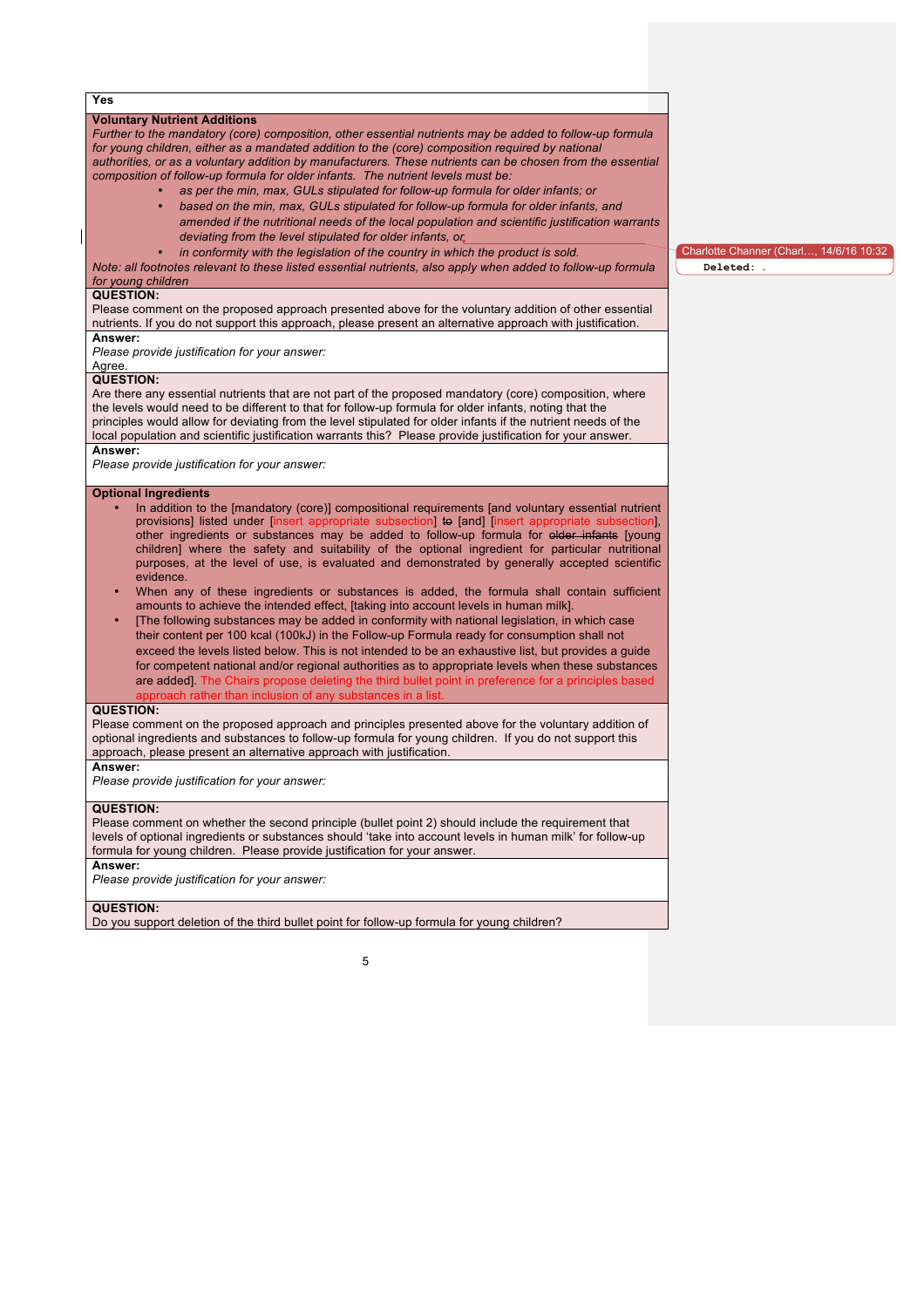*Please provide justification for your answer:*

### **Energy contribution from macronutrients**

## **Energy contribution from macronutrients**

Please provide comment and justification as to whether it is necessary to define specific macronutrient percentage contribution to overall energy.

*Answer:*

YES。China would like to suggest to set the requirements on contribution of protein to energy due to negative influence due to high protein intake for infant and young children, such as high body weight gain and obesity etc.

### **Energy**

| <b>Energy</b>                                                                                            |                |                                                                                                        |  |
|----------------------------------------------------------------------------------------------------------|----------------|--------------------------------------------------------------------------------------------------------|--|
|                                                                                                          |                | Members of the eWG have recommended that the energy density of follow-up formula for young children    |  |
| should be established, and the following levels proposed:                                                |                |                                                                                                        |  |
| Energy                                                                                                   |                |                                                                                                        |  |
| <b>Unit</b>                                                                                              | <b>Minimum</b> | <b>Maximum</b>                                                                                         |  |
| kcal/100 ml                                                                                              | [60]<br>[45]   | [70]                                                                                                   |  |
| kJ/100 ml                                                                                                | [188]<br>[250] | [293]                                                                                                  |  |
|                                                                                                          |                | Should the range for the energy density of follow-up formula for young children accommodate the energy |  |
|                                                                                                          |                | content of full fat cows' milk and reduced fat cows' milk, or align with the minimum energy density of |  |
| follow-up formula for older infants?                                                                     |                |                                                                                                        |  |
| $\boxtimes$ FUF-older infants & full fat cows' milk                                                      |                | $\Box$ Reduced fat cows' milk (~1.5-2% fat)                                                            |  |
| 60 kcal/100ml                                                                                            |                | 45 kcal/100 ml                                                                                         |  |
| 250 kJ/100 ml                                                                                            |                | 188 kJ/100 ml                                                                                          |  |
| Please provide justification for your answer                                                             |                |                                                                                                        |  |
|                                                                                                          |                |                                                                                                        |  |
| Do you support establishing a maximum energy density for follow-up formula for young children? If so, do |                |                                                                                                        |  |
| you have suggestions as to how this level should be derived?                                             |                |                                                                                                        |  |
| Answer:                                                                                                  |                |                                                                                                        |  |
|                                                                                                          |                |                                                                                                        |  |

### **Protein**

| <b>Protein</b>                                                                                                                                                                                                       | <b>Protein</b>                                                                                                                                                                                                                                                       |
|----------------------------------------------------------------------------------------------------------------------------------------------------------------------------------------------------------------------|----------------------------------------------------------------------------------------------------------------------------------------------------------------------------------------------------------------------------------------------------------------------|
| Considering the eWG's varied views, are minimum<br>and maximum requirements necessary?<br>If so, please state your preferred approach on how to<br>establish protein requirements?                                   | Considering the eWG's varied views, please your<br>preferred approach on how to establish protein<br>requirements? Please comment also if there should be<br>a recommended appropriate contribution of protein to<br>energy of follow-up formula for young children. |
| Please provide justification for your answer                                                                                                                                                                         |                                                                                                                                                                                                                                                                      |
| Should there be requirements for protein quality? If so<br>how this might be achieved? Please consider both the<br>current Follow-up formula standard, and proposals<br>within the draft standard for older infants. | Please provide justification for your answer                                                                                                                                                                                                                         |
| Please provide justification for your answer                                                                                                                                                                         | Yes, China would like to suggest to set the<br>requirements on contribution of protein to energy due<br>to negative influence due to high protein intake for<br>infant and young children, such as high body weight<br>gain and obesity etc.                         |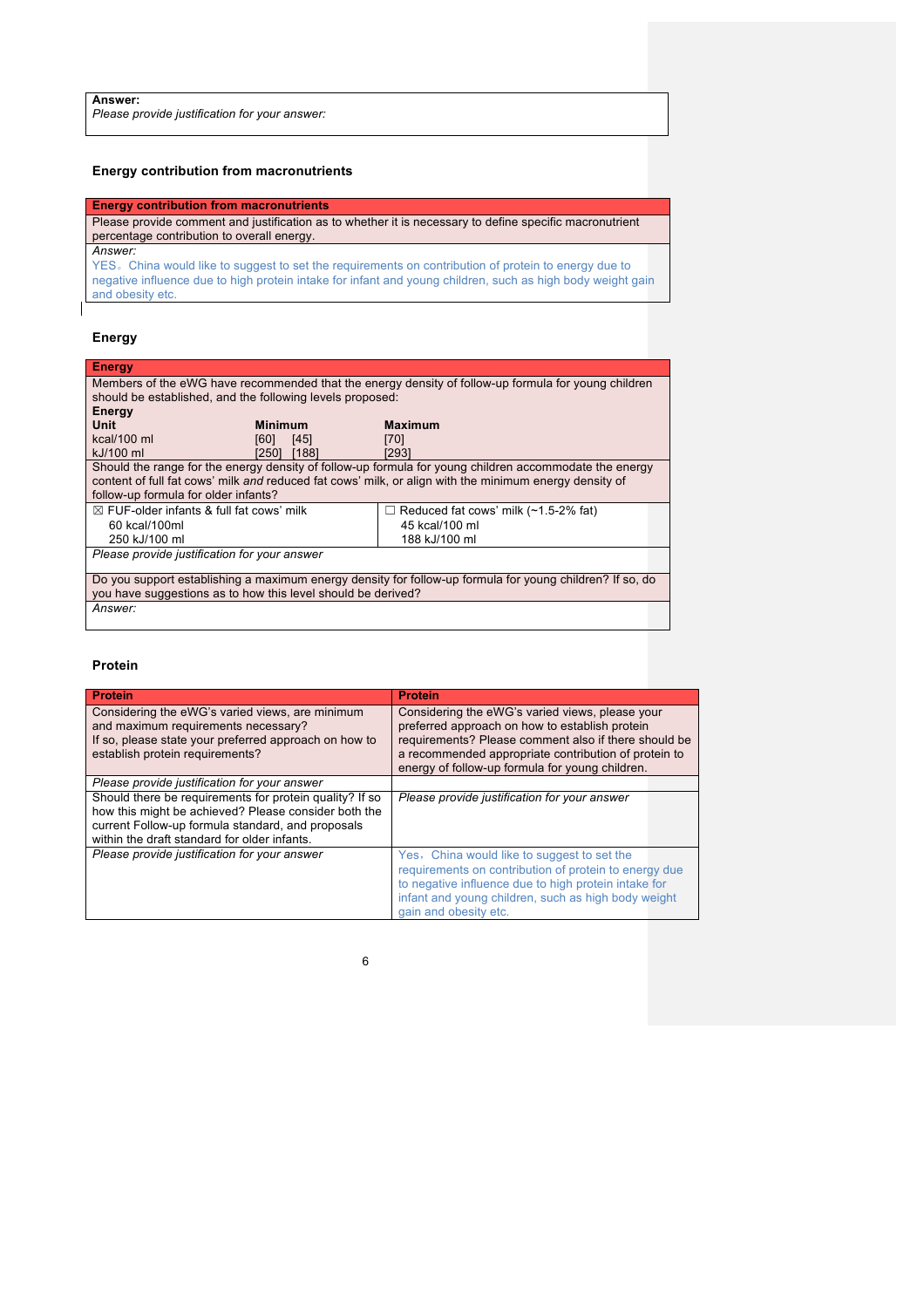# **Total Fat**

| <b>Total fat</b>                                                                                 |                                               |
|--------------------------------------------------------------------------------------------------|-----------------------------------------------|
| Based on the eWG recommendation to establish total fat requirements, please state your preferred |                                               |
| minimum total fat value?                                                                         |                                               |
| $\Box$ Current Codex FUF standard                                                                | Proposed Codex FUF standard for older infants |
| 3.0 g/100 kcal                                                                                   | 4.4 g/100 kcal                                |
| 0.7 g/100 kJ                                                                                     | 1.1 g/100 kJ                                  |
| $\Box$ Reduced fat cows' milk                                                                    | $\Box$ Alternative value, please specify      |
| 3.5 g/100 kcal                                                                                   |                                               |
| 0.8 g/100 kJ                                                                                     |                                               |
| Please provide justification for your answer                                                     |                                               |
|                                                                                                  |                                               |
|                                                                                                  |                                               |
| Based on the eWG recommendation to establish total fat requirements, please state your preferred |                                               |
| maximum total fat value?                                                                         |                                               |
| $\Box$ Proposed FUF-older infants & cows' milk                                                   | $\Box$ Alternative value, please specify      |
| 6.0 g/100 kcal                                                                                   |                                               |
| 1.4 g/100 kJ                                                                                     |                                               |
| Please provide justification for your answer                                                     |                                               |
|                                                                                                  |                                               |
|                                                                                                  |                                               |

# **Lipids**

| Lipids                                                                                                                                                                                                                                                                                                                                                                                                                         |           |  |
|--------------------------------------------------------------------------------------------------------------------------------------------------------------------------------------------------------------------------------------------------------------------------------------------------------------------------------------------------------------------------------------------------------------------------------|-----------|--|
| Based on the eWG recommendation to give consideration to the fatty acid profile of follow-up formula for<br>young children, including maximum levels for trans fat, and noting the levels in full fat and reduced fat<br>cows' milk, please state your preferred levels (with justification) as below:<br>Should levels for linoleic acid, $\alpha$ -linolenic acid and phospholipids be established for follow-up formula for |           |  |
| young children? Please stipulate what these levels should be; min, max, GUL.                                                                                                                                                                                                                                                                                                                                                   |           |  |
| Please provide justification for your answers.                                                                                                                                                                                                                                                                                                                                                                                 |           |  |
| Should a range for the ratio of linoleic: $\alpha$ -Linolenic acid be established for follow-up formula for young<br>children?                                                                                                                                                                                                                                                                                                 |           |  |
| $\Box$ Yes                                                                                                                                                                                                                                                                                                                                                                                                                     | $\Box$ No |  |
| Should this be a minimum of 5:1 and a maximum<br>of 15:1 as per the Codex Infant Formula Standard,<br>the proposed Standard for Follow-up Formula for<br>Older Infants and the recommendations of the<br>2015 IEG?<br>$\Box$ Yes<br>$\Box$ No<br>$\Box$ Alternative, please specify and provide<br>justification for your answer.                                                                                              |           |  |
|                                                                                                                                                                                                                                                                                                                                                                                                                                |           |  |
| Should a maximum percentage fat for lauric and myristic acid be established for follow-up formula for<br>young children?                                                                                                                                                                                                                                                                                                       |           |  |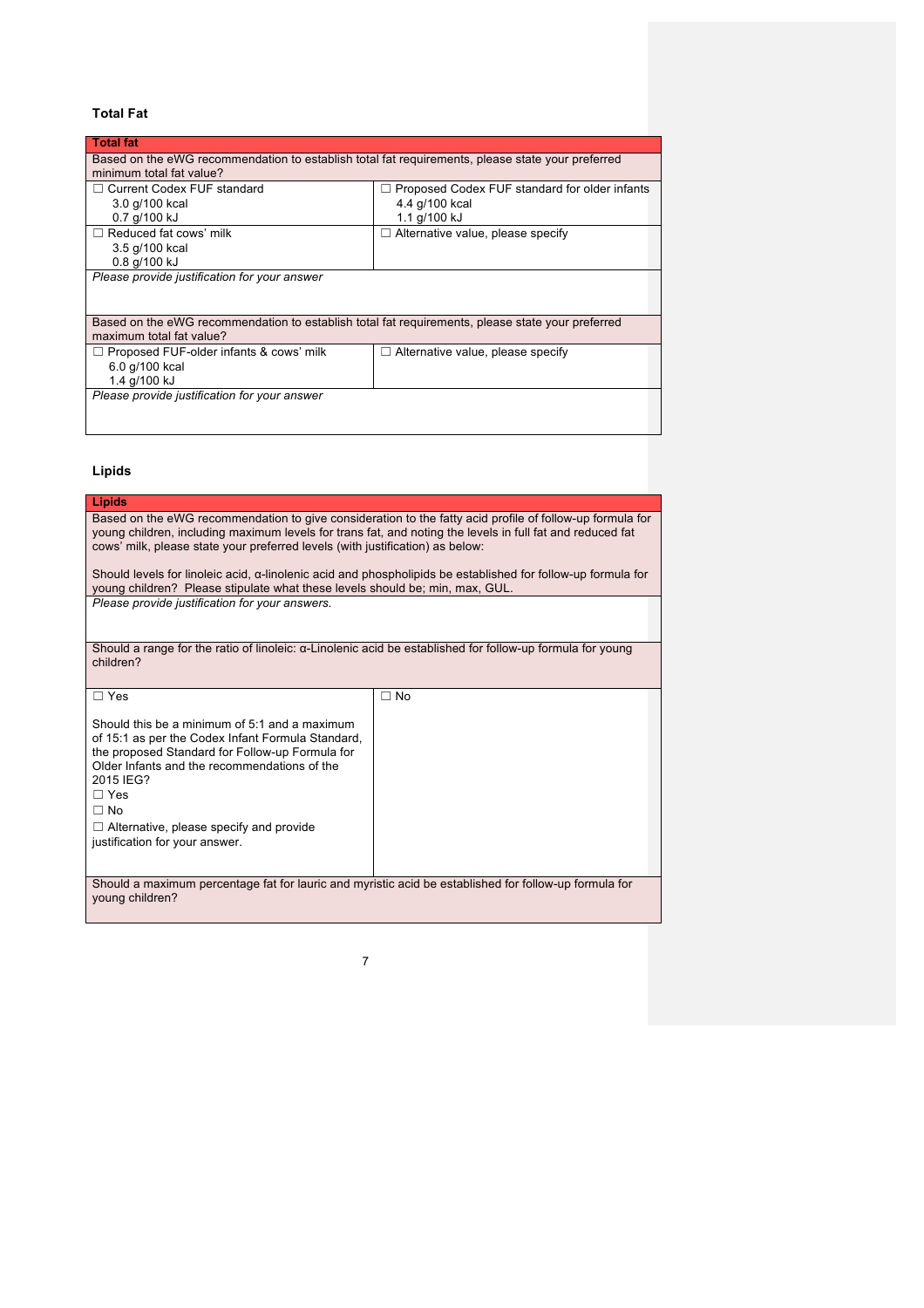| $\Box$ Yes                                                                                                                                                                                                                                                                                                                                      | ∩ No |
|-------------------------------------------------------------------------------------------------------------------------------------------------------------------------------------------------------------------------------------------------------------------------------------------------------------------------------------------------|------|
| Should this level be ≤20% of fat as per the Codex<br>Infant Formula Standard, and the proposed<br>Standard for Follow-up Formula for Older Infants,<br>and noting this would accommodate full fat and<br>reduced fat cows' milk?<br>$\Box$ Yes<br>$\Box$ No<br>$\Box$ Alternative, please specify and provide<br>justification for your answer. |      |
| Should a maximum level for trans fat be established for follow-up formula for young children? If you<br>support a maximum level, please state what percentage of fat this should be.                                                                                                                                                            |      |
| $\Box$ Yes<br>Please state what the maximum level should be.<br>and provide justification for your answer.                                                                                                                                                                                                                                      | ∩ No |
| Should the proposed footnote 7 for the Codex Standard for Follow-up Formula for older infants<br>(Commercially hydrogenated oils and fats shall not be used in follow-up formula) also apply to follow-up<br>formula for young children?                                                                                                        |      |
| Please provide justification for your answer.                                                                                                                                                                                                                                                                                                   |      |

# **Carbohydrates**

| <b>Total Available Carbohydrates</b>                                                                                                                           |                                        |  |
|----------------------------------------------------------------------------------------------------------------------------------------------------------------|----------------------------------------|--|
| Is a minimum available carbohydrate level required, if a consensus is reached on establishing minimum<br>and maximum levels for energy, protein and total fat? |                                        |  |
| Yes                                                                                                                                                            | No                                     |  |
| Please provide your rationale:                                                                                                                                 |                                        |  |
| If you support establishing a minimum available carbohydrates level, what level do you support?                                                                |                                        |  |
| Full fat cows' milk                                                                                                                                            | IEG 2015 and proposed Codex FUF-OI     |  |
| 5 mg/100 kcal                                                                                                                                                  | 9.0 mg/100 kcal                        |  |
| 1.8 mg/100 kJ                                                                                                                                                  | 2.2 mg/100 kJ                          |  |
| Please provide your rationale:                                                                                                                                 |                                        |  |
| If limits are established for sugars, is there a need to also set a maximum/GUL for total available<br>carbohydrates?                                          |                                        |  |
| $\Box$ Yes                                                                                                                                                     | No                                     |  |
| Please provide your rationale:                                                                                                                                 |                                        |  |
| If you support a limit for total available carbohydrates, should a maximum level or GUL be established?                                                        |                                        |  |
| Yes, a maximum level should be established                                                                                                                     | Yes, a GUL level should be established |  |
| Please provide your rationale:                                                                                                                                 |                                        |  |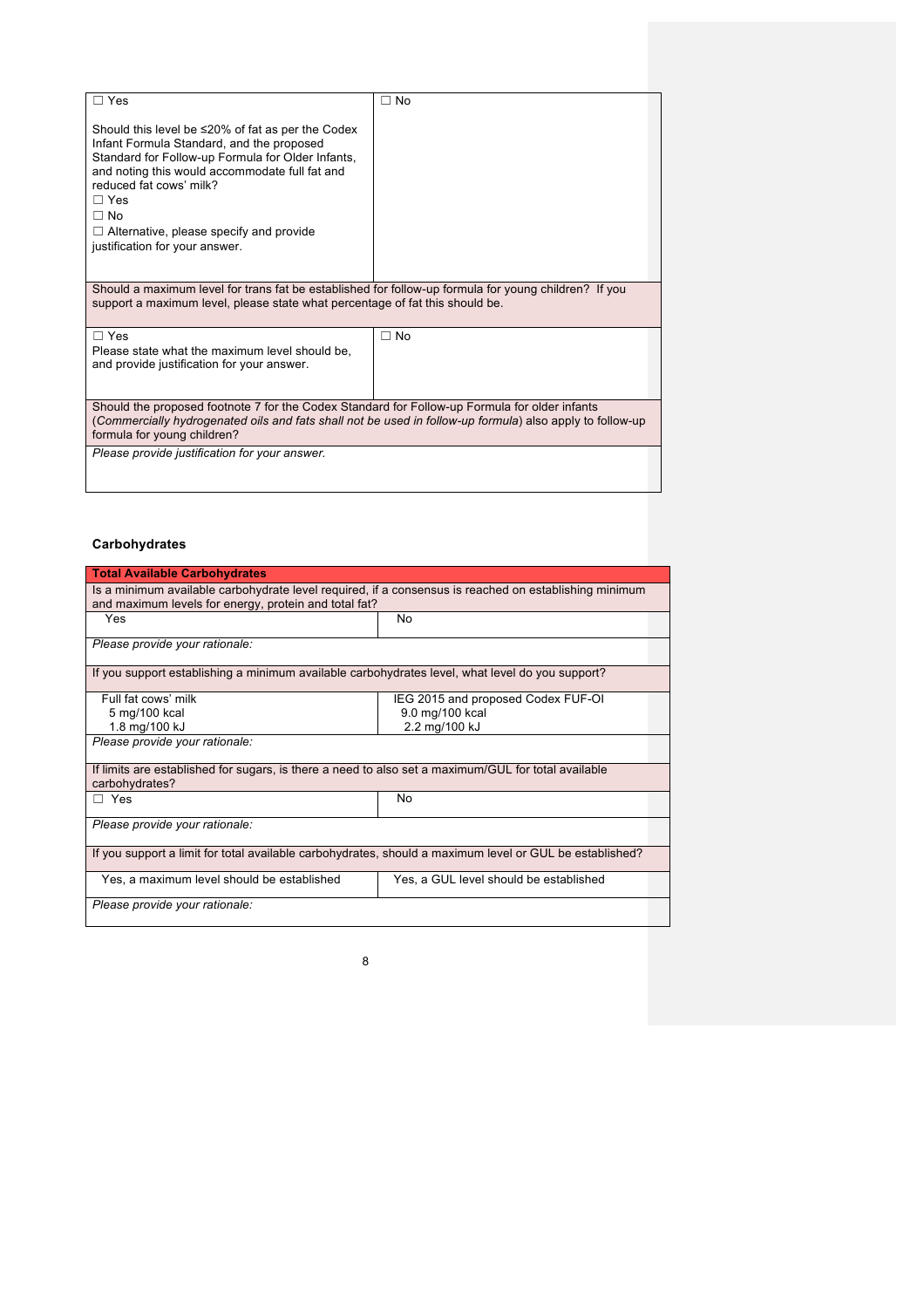|  | If you support establishing a maximum/GUL, do you support 14 mg/100 kcal (3.3 mg/100 kJ)? |  |  |  |  |  |
|--|-------------------------------------------------------------------------------------------|--|--|--|--|--|
|--|-------------------------------------------------------------------------------------------|--|--|--|--|--|

Yes No (please specify your alternative).

*Please provide your rationale:*

| <b>Carbohydrates footnote</b>                                                                                                                                                                                                    |                                                                                                                                   |  |                                                                                                                                                        |  |
|----------------------------------------------------------------------------------------------------------------------------------------------------------------------------------------------------------------------------------|-----------------------------------------------------------------------------------------------------------------------------------|--|--------------------------------------------------------------------------------------------------------------------------------------------------------|--|
| Free sugars<br>While there was widespread support for compositional requirements that limit the addition of free sugars,<br>there was no consensus on an approach. Please select your preferred approach from the below options. |                                                                                                                                   |  |                                                                                                                                                        |  |
| Proposed Codex FUF-OI<br>Standard                                                                                                                                                                                                | <b>IEG 2015</b>                                                                                                                   |  | An alternative level (please<br>specify)                                                                                                               |  |
| Sucrose and/or fructose should<br>not be added, unless needed as<br>a carbohydrate source, and<br>provided the sum of these does<br>not exceed 20% of available<br>carbohydrate.                                                 | Sugars other than lactose should<br>be $\leq$ 10% of total carbohydrates<br>or 5% of total energy content                         |  |                                                                                                                                                        |  |
| Please provide your rationale:                                                                                                                                                                                                   |                                                                                                                                   |  |                                                                                                                                                        |  |
| Lactose                                                                                                                                                                                                                          |                                                                                                                                   |  |                                                                                                                                                        |  |
| Proposed Codex FUF-OI Standard and Codex<br><b>IEG 2015</b><br><b>IF Standard</b>                                                                                                                                                |                                                                                                                                   |  |                                                                                                                                                        |  |
| Lactose and glucose polymers should be the<br>preferred carbohydrates in formula based on<br>cows' milk protein and hydrolysed protein.                                                                                          |                                                                                                                                   |  | The main source of carbohydrates should be lactose,<br>which should provide not less than 50% of total<br>carbohydrates, equivalent to 4.5 g/100 kcal. |  |
| Please provide your rationale:                                                                                                                                                                                                   |                                                                                                                                   |  |                                                                                                                                                        |  |
| Other permitted carbohydrates                                                                                                                                                                                                    |                                                                                                                                   |  |                                                                                                                                                        |  |
| Proposed Codex FUF-OI<br>Standard                                                                                                                                                                                                | <b>IEG 2015</b>                                                                                                                   |  | Something else (please specify)                                                                                                                        |  |
| Only precooked and/or<br>gelatinised starches gluten-free<br>by nature may be added.                                                                                                                                             | Oligosaccharides, glucose<br>polymers, maltodextrin and pre-<br>cooked or gelatinised starches<br>can be added to provide energy. |  |                                                                                                                                                        |  |
| (NB Glucose polymers are<br>preferred carbohydrates along<br>with lactose).                                                                                                                                                      | Non-digestible carbohydrates and<br>fibres that proven to be safe and<br>suitable for the age group may be<br>added.              |  |                                                                                                                                                        |  |
| Please provide your rationale:                                                                                                                                                                                                   |                                                                                                                                   |  |                                                                                                                                                        |  |

#### **Iron**

**Iron**

While a consensus was reached on the minimum compositional requirements for iron in follow-up formula for young children, there were differing opinions on a maximum or GUL. **Iron**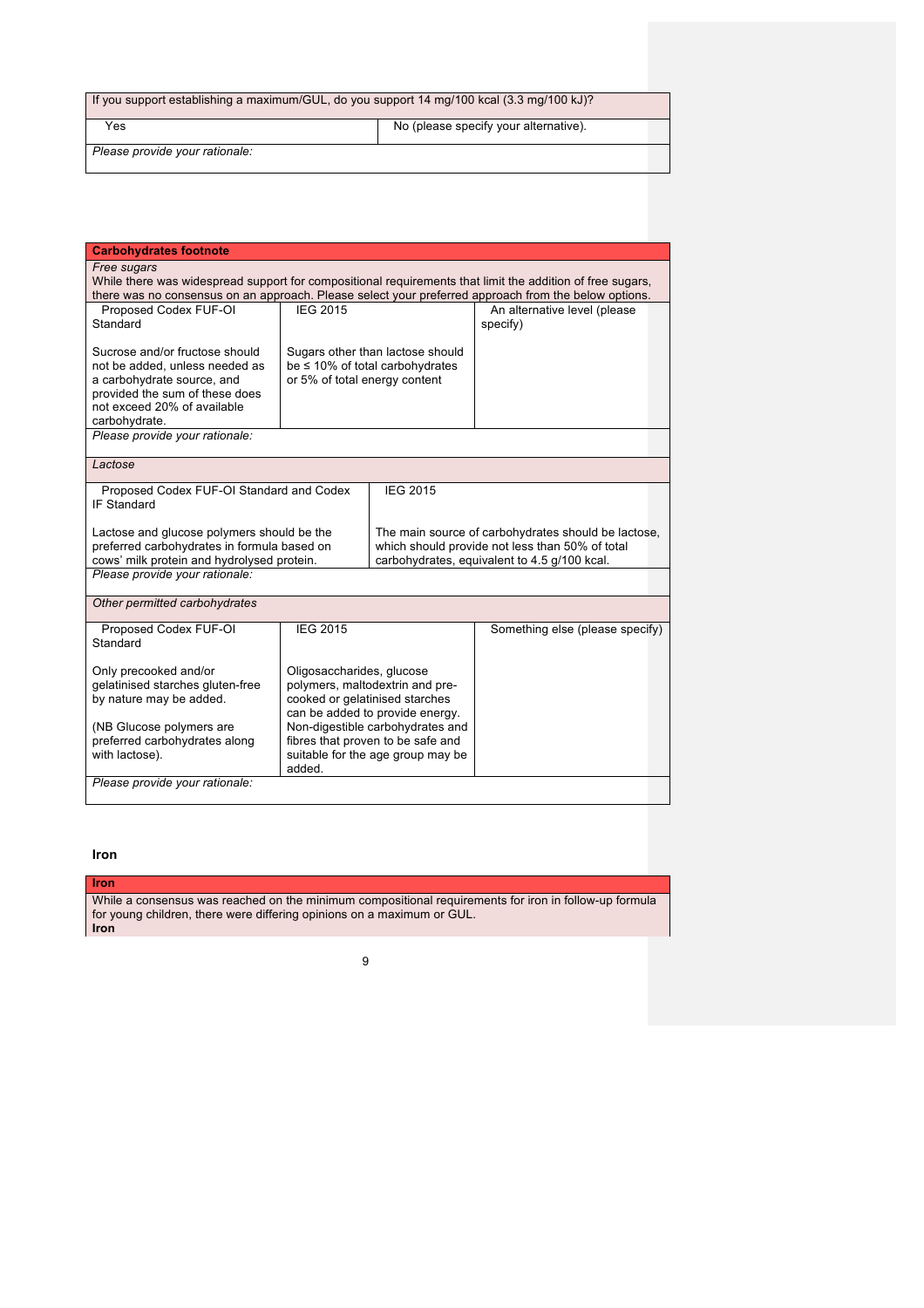| <b>Unit</b>                    | <b>Minimum</b>                                                                                                                                                                                 | <b>Maximum</b>                   | <b>GUL</b>                                                                                            |
|--------------------------------|------------------------------------------------------------------------------------------------------------------------------------------------------------------------------------------------|----------------------------------|-------------------------------------------------------------------------------------------------------|
| mg/100 kcal                    | 1 <sub>0</sub>                                                                                                                                                                                 | [2.0]                            | [3.0]                                                                                                 |
| mg/100 kJ                      | [0.25]                                                                                                                                                                                         | [0.3]                            | [0.7]                                                                                                 |
|                                |                                                                                                                                                                                                |                                  |                                                                                                       |
|                                | Should a maximum level or GUL be established for iron?                                                                                                                                         |                                  |                                                                                                       |
|                                | $\boxtimes$ Yes, a maximum level should be established                                                                                                                                         | No                               |                                                                                                       |
|                                | Yes, a GUL level should be established                                                                                                                                                         |                                  |                                                                                                       |
| Please provide your rationale: |                                                                                                                                                                                                |                                  |                                                                                                       |
|                                |                                                                                                                                                                                                |                                  |                                                                                                       |
|                                | If you support establishing a maximum or GUL, please select your preferred value, providing scientific                                                                                         |                                  |                                                                                                       |
|                                | rationale to support your preferred choice.                                                                                                                                                    |                                  |                                                                                                       |
|                                | ⊠ Maximum (Proposed Codex FUF-OI)                                                                                                                                                              | <b>GUL (IEG 2015)</b>            |                                                                                                       |
| 2.0 mg/100 kcal                |                                                                                                                                                                                                | 3.0 mg/100 kcal                  |                                                                                                       |
| 0.5 mg/100 kJ                  |                                                                                                                                                                                                | 0.7 mg/100 kJ                    |                                                                                                       |
|                                | Alternative value (please provide level                                                                                                                                                        |                                  |                                                                                                       |
| (max/GUL))                     |                                                                                                                                                                                                |                                  |                                                                                                       |
| Please provide your rationale: |                                                                                                                                                                                                |                                  |                                                                                                       |
|                                |                                                                                                                                                                                                |                                  |                                                                                                       |
|                                | Should separate minimum and maximum/GUL levels be established for soy protein isolate formulae?                                                                                                |                                  |                                                                                                       |
|                                |                                                                                                                                                                                                |                                  |                                                                                                       |
| Yes<br>⊠                       | <b>No</b><br>⊠                                                                                                                                                                                 |                                  |                                                                                                       |
|                                |                                                                                                                                                                                                |                                  |                                                                                                       |
| Please provide your rationale: |                                                                                                                                                                                                |                                  |                                                                                                       |
|                                |                                                                                                                                                                                                |                                  |                                                                                                       |
|                                |                                                                                                                                                                                                |                                  | If you support establishing separate minimum and maximum/GUL levels for soy protein isolate formulae, |
|                                | should it be the same as the proposed Codex Standard for Follow-up Formula for older infants (a<br>minimum of 1.5 mg/100 kcal (0.36 mg/100 kJ) and maximum of 2.5 mg/100 kcal (0.6 mg/100 kJ)? |                                  |                                                                                                       |
| Yes                            |                                                                                                                                                                                                |                                  | $\boxtimes$ No (please provide alternative values, with                                               |
|                                |                                                                                                                                                                                                | justification for your response) |                                                                                                       |
| Please provide your rationale: |                                                                                                                                                                                                |                                  |                                                                                                       |
|                                |                                                                                                                                                                                                |                                  |                                                                                                       |

# **Calcium**

| Calcium                                                                                                                                                                                                                                                                                                                                                                 |                                                          |                                                                                   |                                      |
|-------------------------------------------------------------------------------------------------------------------------------------------------------------------------------------------------------------------------------------------------------------------------------------------------------------------------------------------------------------------------|----------------------------------------------------------|-----------------------------------------------------------------------------------|--------------------------------------|
| No consensus was reached on the requirements for calcium in follow-up formula for young children.<br>Noting that full fat cows' milk contributes 190 mg calcium/100 kcal (range 184 - 201 mg/100 kcal) and the<br>average amount of calcium in reduced fat cows' milk is 259 mg/100 kcal (range 240 - 280 mg/100 kcal),<br>Please provide comment on the below options: |                                                          |                                                                                   |                                      |
| Calcium<br>Unit<br>mg/100 kcal<br>mg/100 kJ                                                                                                                                                                                                                                                                                                                             | <b>Minimum</b><br>[50] [90] [200]<br>[18] [22] [24] [48] | <b>Maximum</b><br>IN.S.                                                           | <b>GUL</b><br>$[180]$ $[NS]$<br>[43] |
| Minimum:                                                                                                                                                                                                                                                                                                                                                                |                                                          |                                                                                   |                                      |
| ⊠ Current Codex FUF standard<br>90 mg/100 kcal<br>22 mg/100 kJ                                                                                                                                                                                                                                                                                                          |                                                          | □ Proposed Codex FUF standard for older infants<br>50 mg/100 kcal<br>12 mg/100 kJ |                                      |
| $\Box$ IEG 2015<br>200 mg/100 kcal                                                                                                                                                                                                                                                                                                                                      |                                                          | $\Box$ Alternative value, please specify                                          |                                      |
| Please provide justification for your answers.                                                                                                                                                                                                                                                                                                                          |                                                          |                                                                                   |                                      |
| Maximum/GUL:                                                                                                                                                                                                                                                                                                                                                            |                                                          |                                                                                   |                                      |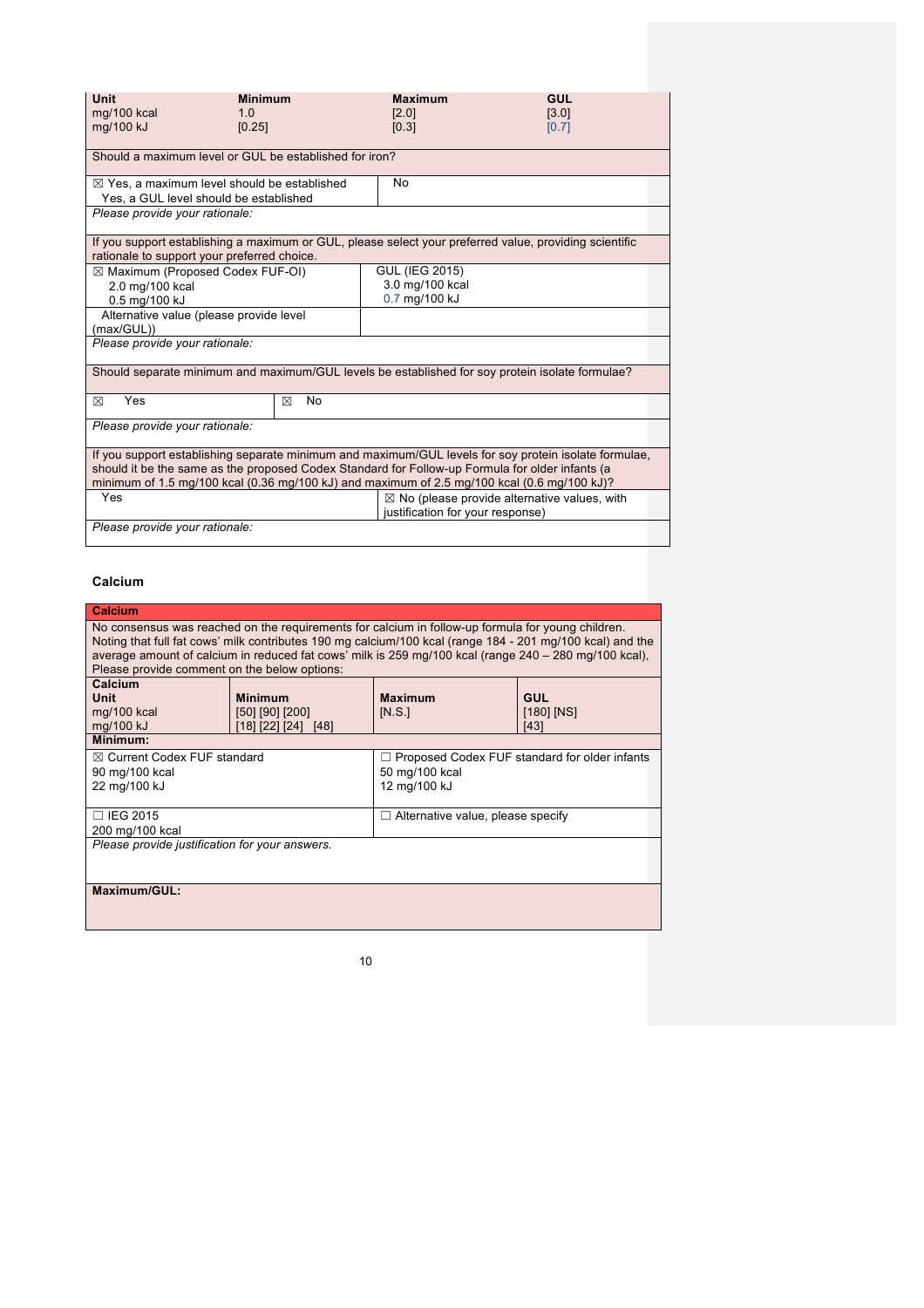| □ Current Codex FUF standard | $\Box$ Proposed Codex FUF standard for older infants |
|------------------------------|------------------------------------------------------|
| Maximum: N.S.                | GUL: 180 mg/100 kcal                                 |
|                              | GUL: 43 mg/ 100 kJ                                   |
| $\Box$ IEG 2015              | $\Box$ Alternative value, please specify             |
| GUL: N.S.                    |                                                      |
|                              |                                                      |

| Calcium                          |            |                                                                                                      |
|----------------------------------|------------|------------------------------------------------------------------------------------------------------|
| proposed for FUF-OI be included? |            | Should the ratio for calcium-to-phosphorous included in the Codex Standard for Infant Formula and as |
| Ratio calcium/phosphorus         |            |                                                                                                      |
| <b>Min</b>                       | <b>Max</b> |                                                                                                      |
| 1:1                              | 2.1        |                                                                                                      |
| No<br>$\boxtimes$ Yes            |            |                                                                                                      |
| Please provide your rationale:   |            |                                                                                                      |

# **Vitamin A**

| <b>Vitamin A</b>                                                                                                                                                                  |                    |                         |                                                                                                         |
|-----------------------------------------------------------------------------------------------------------------------------------------------------------------------------------|--------------------|-------------------------|---------------------------------------------------------------------------------------------------------|
| No consensus was reached on the establishment of a minimum or maximum vitamin A value. Please<br>provide scientific rationale to support your preferred value:<br>Vitamin $A^{x}$ |                    |                         |                                                                                                         |
| Unit                                                                                                                                                                              | Minimum            | Maximum                 | <b>GUL</b>                                                                                              |
| $\mu$ q RE/100 kcal                                                                                                                                                               | [75] [60] [50]     | [225] [180]             | $[200]$ $[180]$                                                                                         |
| µg RE/100 kJ                                                                                                                                                                      | [18] [14] [12]     | [54] [43]               | [48] [43]                                                                                               |
| expressed as retinol equivalents (RE).                                                                                                                                            |                    |                         |                                                                                                         |
| 1 µg RE = 3.33 IU Vitamin A= 1 µg all trans-retinol. Retinol contents shall be provided by preformed                                                                              |                    |                         |                                                                                                         |
|                                                                                                                                                                                   |                    |                         | retinol, while any contents of carotenoids should not be included in the calculation and declaration of |
| vitamin A activity.                                                                                                                                                               |                    |                         |                                                                                                         |
| <b>Minimum</b>                                                                                                                                                                    |                    |                         |                                                                                                         |
| Current Codex FUF Std &                                                                                                                                                           |                    | IEG 2015 / Codex IF Std | WHO/FAO 15% of RNI                                                                                      |
| proposed Codex FUF-OI                                                                                                                                                             |                    | 60 µg RE/100 kcal       | 50 µg RE/100 kcal                                                                                       |
| 75 µg RE/100 kcal                                                                                                                                                                 |                    | 14 µg RE/100 kJ         | 12 µg RE/100 kJ                                                                                         |
| 18 µg RE/100 kJ                                                                                                                                                                   |                    |                         |                                                                                                         |
| Please provide your rationale:                                                                                                                                                    |                    |                         |                                                                                                         |
|                                                                                                                                                                                   |                    |                         |                                                                                                         |
| <b>Maximum</b>                                                                                                                                                                    |                    |                         |                                                                                                         |
| Codex FUF std                                                                                                                                                                     |                    | Proposed Codex FUF-OI   |                                                                                                         |
| 225 µg RE/100 kcal                                                                                                                                                                |                    | 180 µg RE/100 kcal      |                                                                                                         |
| 54 µg RE/100 kJ                                                                                                                                                                   |                    | 43 µg RE/100 kJ         |                                                                                                         |
| Please provide your rationale:                                                                                                                                                    |                    |                         |                                                                                                         |
| <b>GUL</b>                                                                                                                                                                        |                    |                         |                                                                                                         |
| <b>IEG 2015</b><br>WHO/FAO GUL of 3-5 times minimum                                                                                                                               |                    |                         |                                                                                                         |
| 200 µg RE/100 kcal                                                                                                                                                                | 180 µg RE/100 kcal |                         |                                                                                                         |
| 54 µg RE/100 kJ<br>43 µg RE/100 kJ                                                                                                                                                |                    |                         |                                                                                                         |
| Please provide your rationale:                                                                                                                                                    |                    |                         |                                                                                                         |
| Do you support the footnote below, agreed to by the Committee for follow-up formula for older infants                                                                             |                    |                         |                                                                                                         |
| (REP16/NFSDUE Appendix III)?                                                                                                                                                      |                    |                         |                                                                                                         |
|                                                                                                                                                                                   |                    |                         |                                                                                                         |
| <sup>x)</sup> expressed as retinol equivalents (RE).                                                                                                                              |                    |                         |                                                                                                         |

1 µg RE = 3.33 IU Vitamin A= 1 µg all trans-retinol. Retinol contents shall be provided by preformed retinol, while any contents of carotenoids should not be included in the calculation and declaration of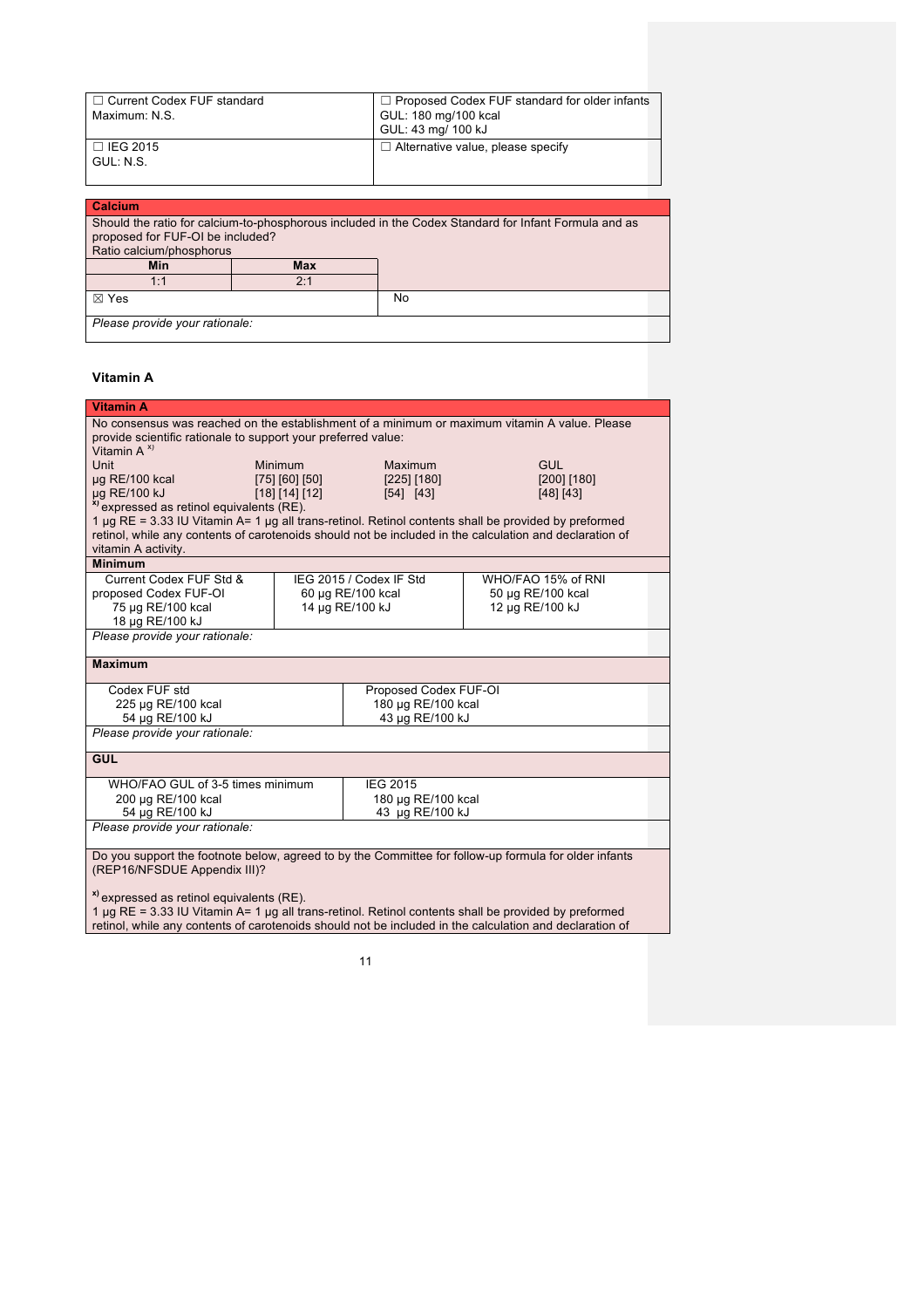| vitamin A activity. |    |
|---------------------|----|
| Yes                 | No |

# **Vitamin D**

| <b>Vitamin D</b>                                                                                   |           |  |
|----------------------------------------------------------------------------------------------------|-----------|--|
| Do you support that mandatory addition of vitamin D to follow-up formula for young children?       |           |  |
| $\boxtimes$ Yes                                                                                    | $\Box$ No |  |
|                                                                                                    |           |  |
| If you support mandatory addition, please state what the minimum level should be and provide       |           |  |
| justification for your answer.                                                                     |           |  |
| Answer:                                                                                            |           |  |
| Please state whether vitamin D should have a maximum level or a GUL set and provide information on |           |  |
| what this level should be with justification for your answer.                                      |           |  |
|                                                                                                    |           |  |
| Answer:                                                                                            |           |  |

# **Zinc**

 $\blacksquare$ 

| <b>Zinc</b>                                                                                        |           |  |
|----------------------------------------------------------------------------------------------------|-----------|--|
| Do you support that mandatory addition of zinc to follow-up formula for young children?            |           |  |
| $\boxtimes$ Yes                                                                                    | $\Box$ No |  |
|                                                                                                    |           |  |
| If you support mandatory addition, please state what the minimum level should be and provide       |           |  |
| justification for your answer.                                                                     |           |  |
| Answer:                                                                                            |           |  |
|                                                                                                    |           |  |
| Please state whether zinc should have a maximum level or a GUL set and provide information on what |           |  |
| this level should be with justification for your answer.                                           |           |  |
| Answer:                                                                                            |           |  |
|                                                                                                    |           |  |

### **Vitamin C**

| Vitamin C                                                                                                                                                           |                |  |
|---------------------------------------------------------------------------------------------------------------------------------------------------------------------|----------------|--|
| Do you support that mandatory addition of vitamin C to follow-up formula for young children?                                                                        |                |  |
| $\Box$ Yes                                                                                                                                                          | $\boxtimes$ No |  |
|                                                                                                                                                                     |                |  |
| If you support mandatory addition, please state what the minimum level should be and provide<br>justification for your answer.                                      |                |  |
| Answer:                                                                                                                                                             |                |  |
| Please state whether vitamin C should have a maximum level or a GUL set and provide information on<br>what this level should be with justification for your answer. |                |  |
| Answer:                                                                                                                                                             |                |  |

**Vitamin B12**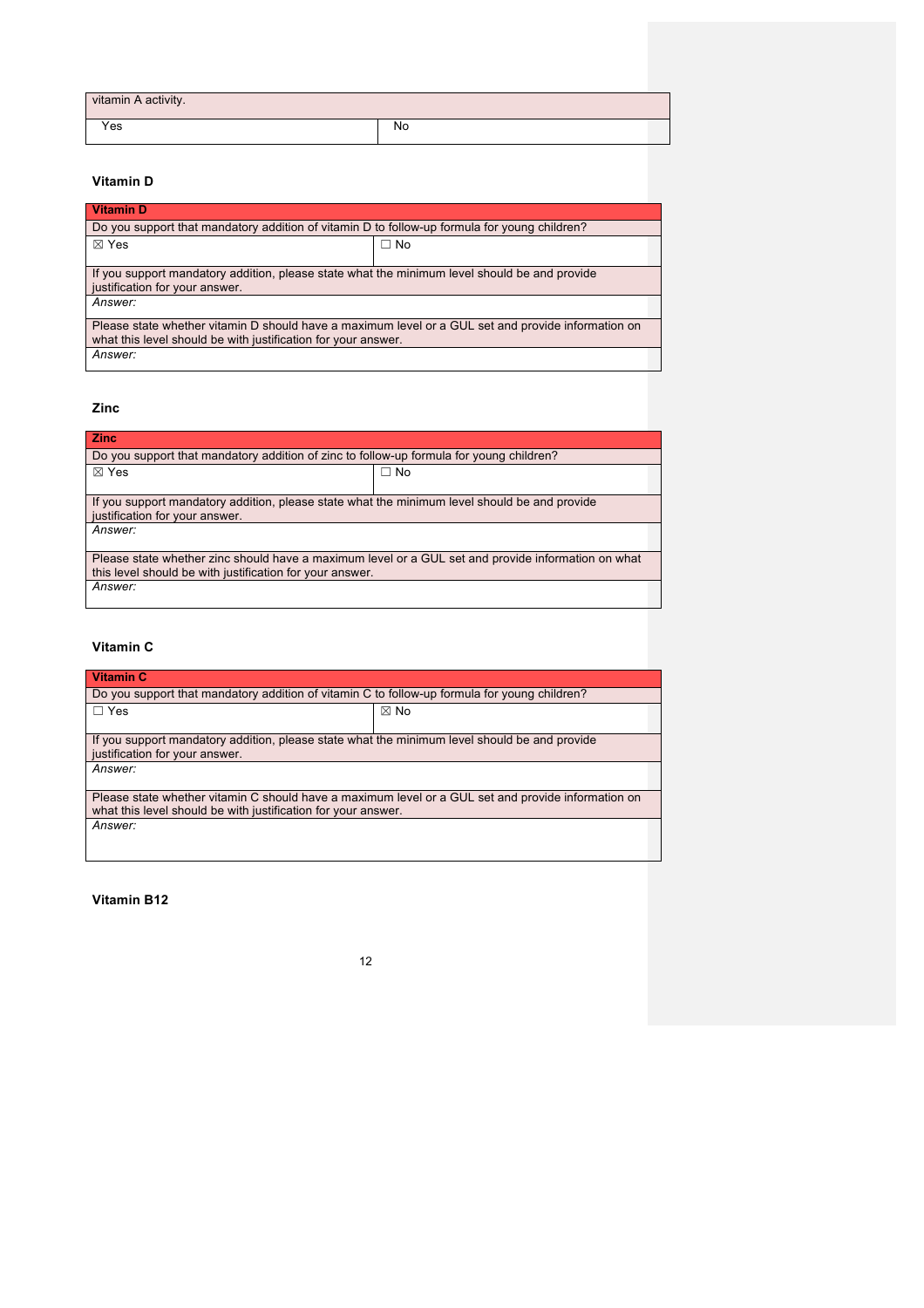| Do you support that mandatory addition of vitamin B12 to follow-up formula for young children?                                                                        |  |  |
|-----------------------------------------------------------------------------------------------------------------------------------------------------------------------|--|--|
| $\boxtimes$ No                                                                                                                                                        |  |  |
|                                                                                                                                                                       |  |  |
| If you support mandatory addition, please state what the minimum level should be and provide<br>justification for your answer.                                        |  |  |
|                                                                                                                                                                       |  |  |
| Please state whether vitamin B12 should have a maximum level or a GUL set and provide information on<br>what this level should be with justification for your answer. |  |  |
|                                                                                                                                                                       |  |  |
|                                                                                                                                                                       |  |  |

### **Riboflavin**

| <b>Riboflavin</b>                                                                                   |           |  |
|-----------------------------------------------------------------------------------------------------|-----------|--|
| Do you support that mandatory addition of riboflavin to follow-up formula for young children?       |           |  |
| $\boxtimes$ Yes                                                                                     | $\Box$ No |  |
|                                                                                                     |           |  |
| If you support mandatory addition, please state what the minimum level should be and provide        |           |  |
| justification for your answer.                                                                      |           |  |
| Answer:                                                                                             |           |  |
|                                                                                                     |           |  |
| Please state whether riboflavin should have a maximum level or a GUL set and provide information on |           |  |
| what this level should be with justification for your answer.                                       |           |  |
| Answer:                                                                                             |           |  |
|                                                                                                     |           |  |

### **Sodium**

| <b>Sodium</b>                                                                                                                                 |                |  |
|-----------------------------------------------------------------------------------------------------------------------------------------------|----------------|--|
| Should specific parameters for sodium levels in follow-up formula for young children be set?                                                  |                |  |
| $\Box$ Yes                                                                                                                                    | $\boxtimes$ No |  |
|                                                                                                                                               |                |  |
| Should a minimum level of sodium be established? If yes, please state what this level should be and<br>provide justification for your answer. |                |  |
| Answer:                                                                                                                                       |                |  |
| Please state whether sodium should have a maximum level or a GUL set and provide information on                                               |                |  |
| what this level should be with justification for your answer.                                                                                 |                |  |
| Answer:                                                                                                                                       |                |  |

### **SCOPE & LABELLING**

**Scope & Labelling**

When answering the questions below relating to Scope and Labelling, please give consideration to whether your response covers both follow-up formula for older infants and follow-up formula for young children, or whether different approaches should be considered for these different product categories. Do you consider that any of the current labelling provisions for follow-up formula can be adopted as is? If so, which provisions?

*Please provide justification for your answer.*